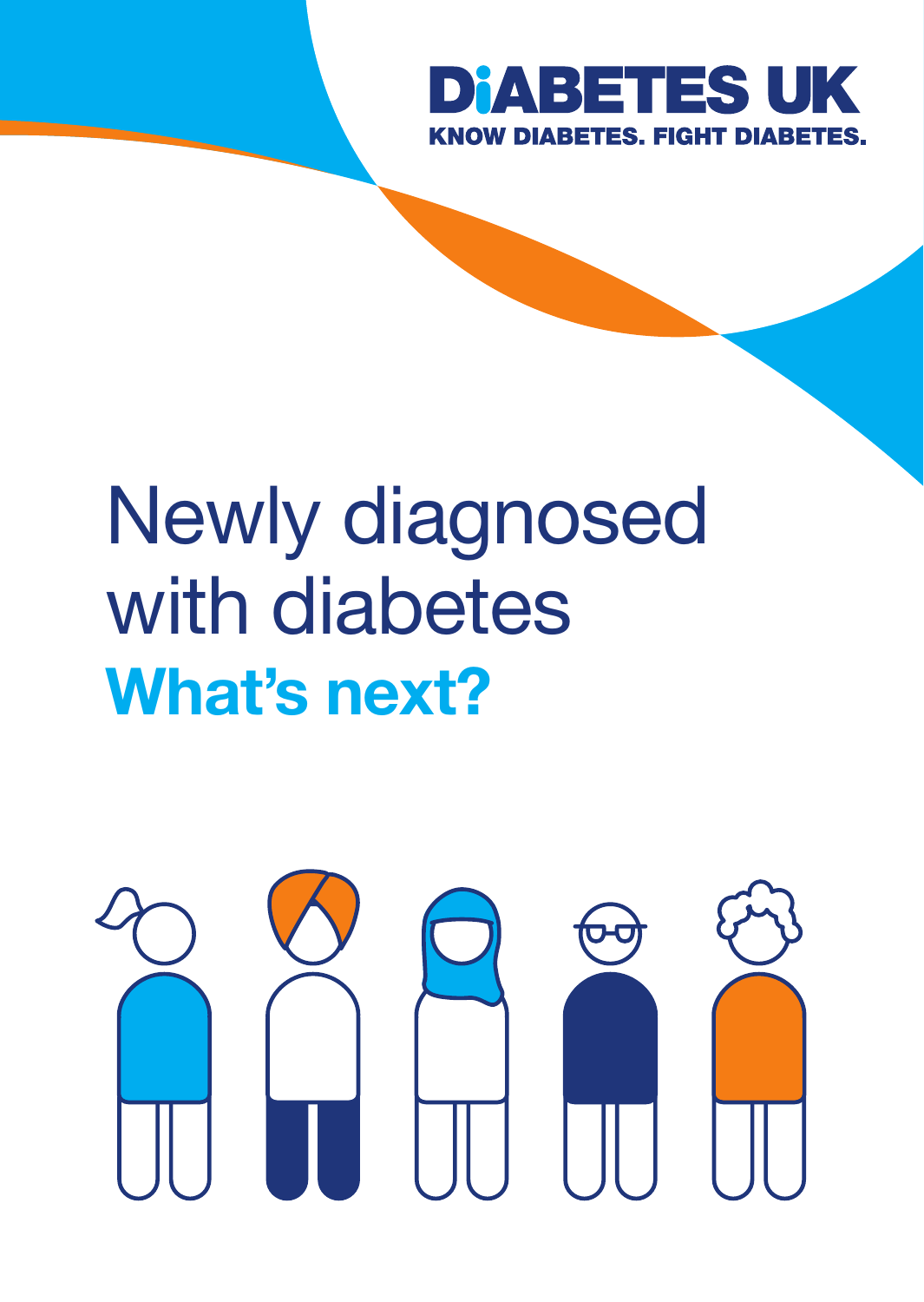

About 90% of people with diabetes have Type 2.

About 8% of people with diabetes have Type 1.

About 2% of people have rarer types of diabetes.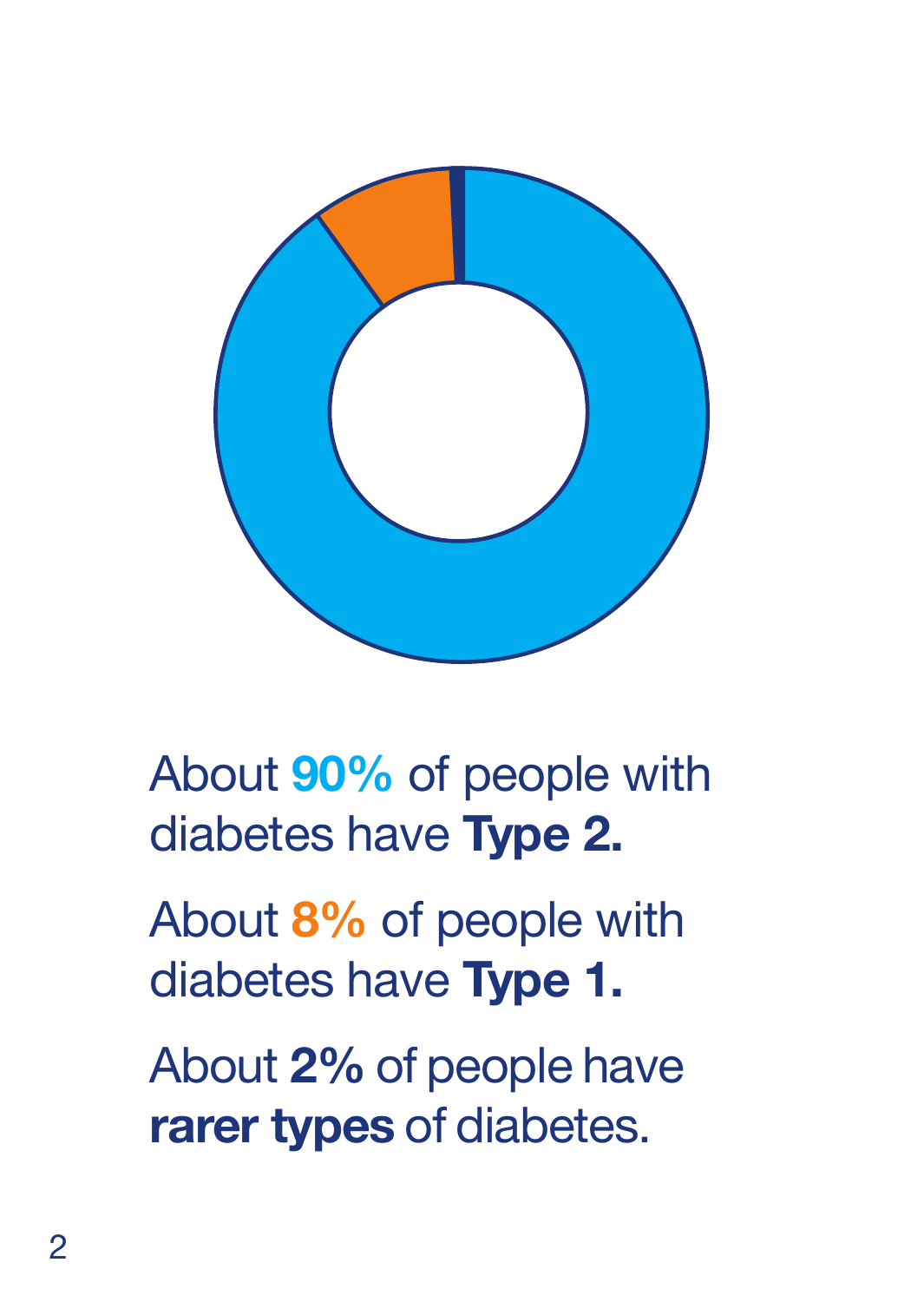### Being told you have diabetes can be a real shock. And learning to live with it can be a challenge.

You might be going through all sorts of emotions. It's perfectly normal to feel upset, angry, confused or even guilty. You might be struggling to understand why you've got diabetes or worried about how you're going to manage with it.



We'll give you detailed information, support and advice to help you feel more confident about managing your condition. We can also put you in touch with people who are in the same situation as you. We'll help you and your family to understand and manage what's happening, so you can get on and enjoy your life.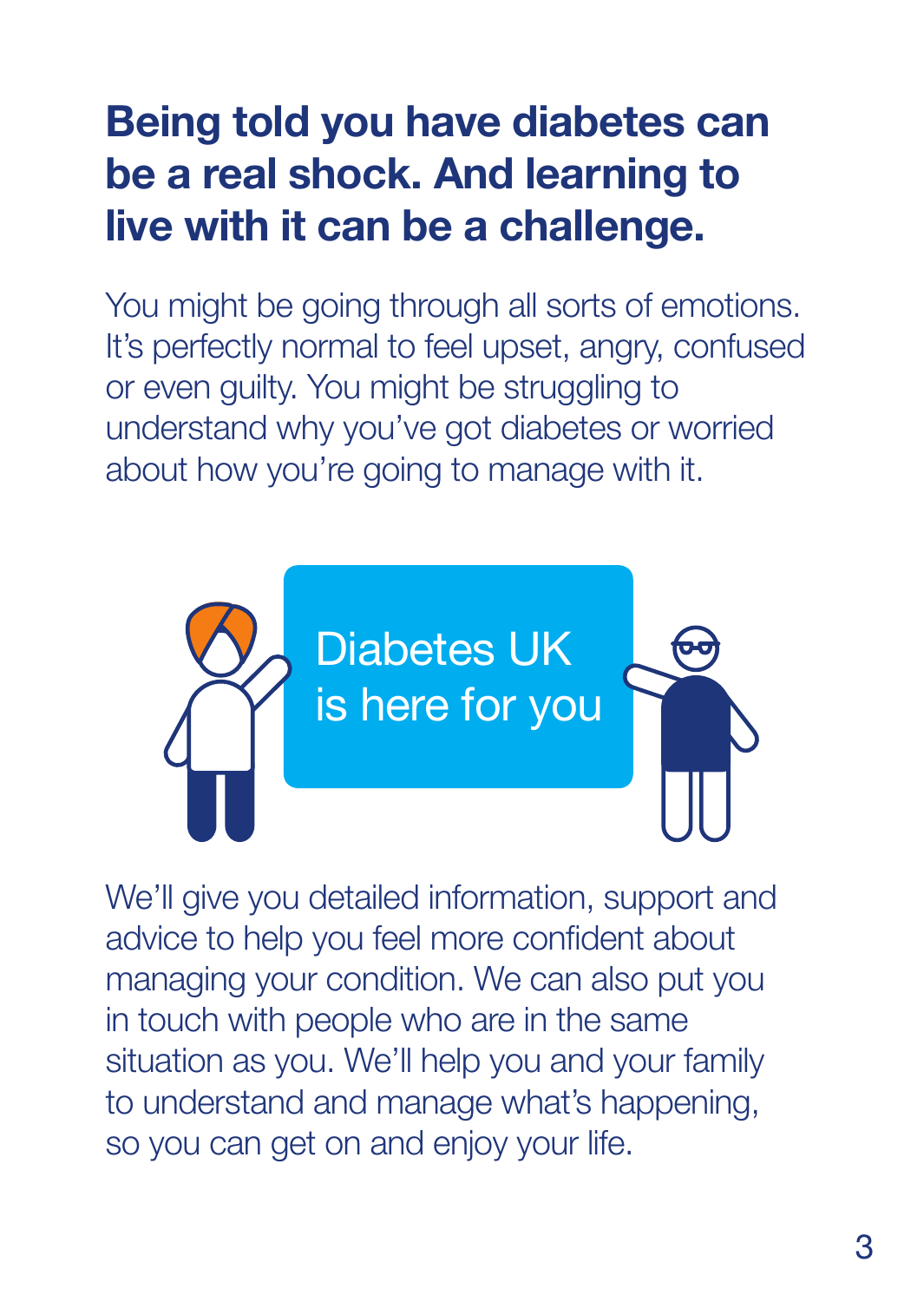### Know the facts

### What is diabetes?

Diabetes is a condition where your body can't produce insulin or doesn't produce enough, or where your insulin doesn't work properly. Insulin helps your body use the glucose (sugar) in your blood to give you energy. If you don't have the right amount of insulin, or if your insulin isn't doing its job properly, your blood sugar will remain high which can make you very ill.

Diabetes is a serious condition. Around 4.7 million people in the UK are living with diabetes. Another 12.3 million people are at increased risk of developing Type 2 diabetes.

### What type do you have?

Your doctor or nurse will tell you what type of diabetes you have. There are two main types – Type 1 and Type 2 – but there is a range of other types of diabetes.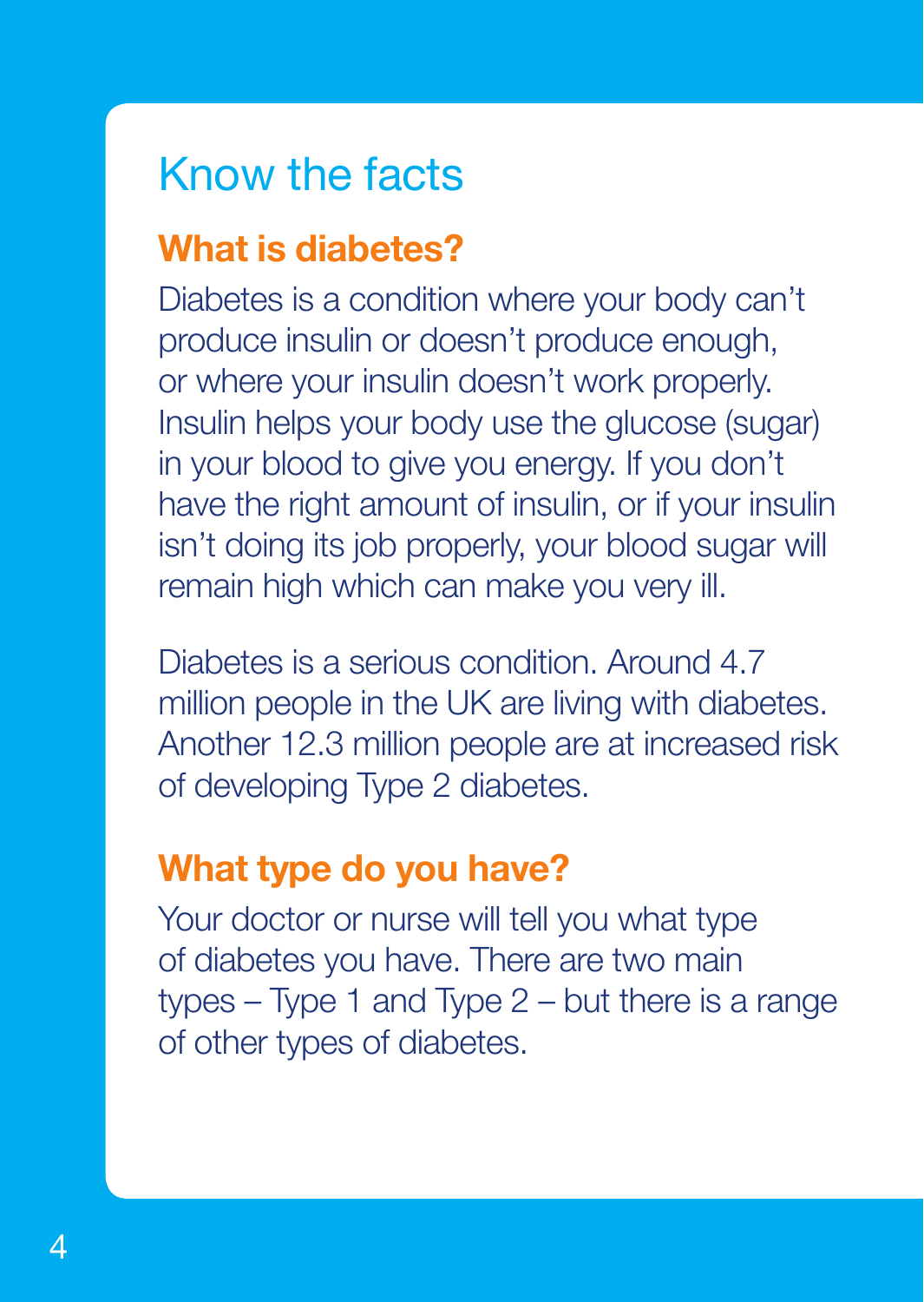### Type 1

Type 1 usually affects children or young adults, starting suddenly and getting worse quickly. People with Type 1 diabetes cannot produce insulin naturally. No one knows what causes it, but it's not to do with being overweight and it isn't currently preventable.

### Type 2

Most people with diabetes have Type 2. This type usually starts later in life. It starts gradually and it can be years before you realise you have it. You might get Type 2 diabetes because your family history, age or ethnic background puts you at an increased risk. You are also more likely to get Type 2 diabetes if you are overweight.

### Other types

About 2% of people have other types of diabetes. These include different types of monogenic diabetes, cystic fibrosis-related diabetes, and diabetes caused by rare syndromes.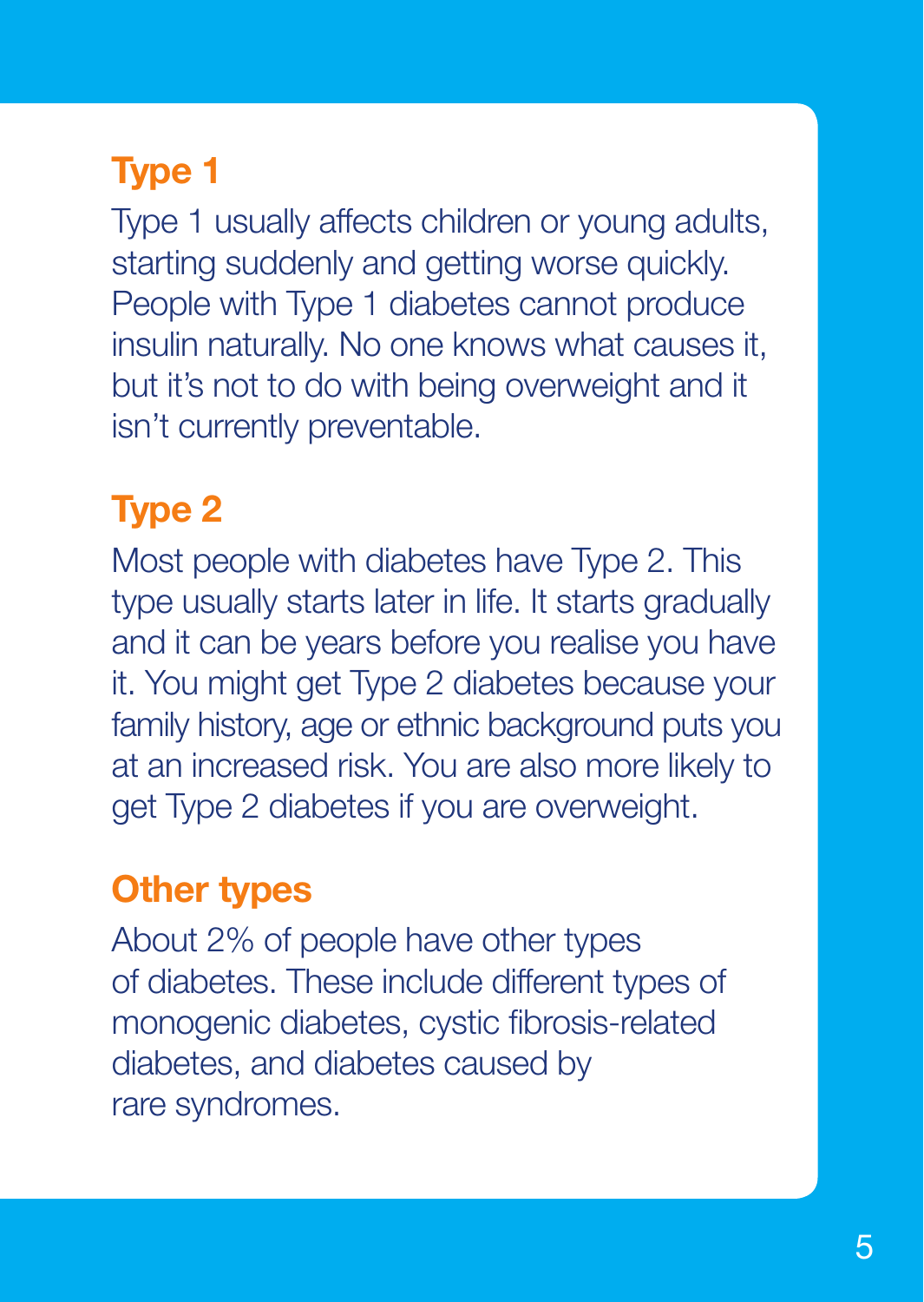## Look after yourself

As well as following your treatment, it's important to think about your lifestyle. If you can live more healthily, you will improve your quality of life and help yourself to feel better. The main things you can do are eat well, keep active and give up smoking.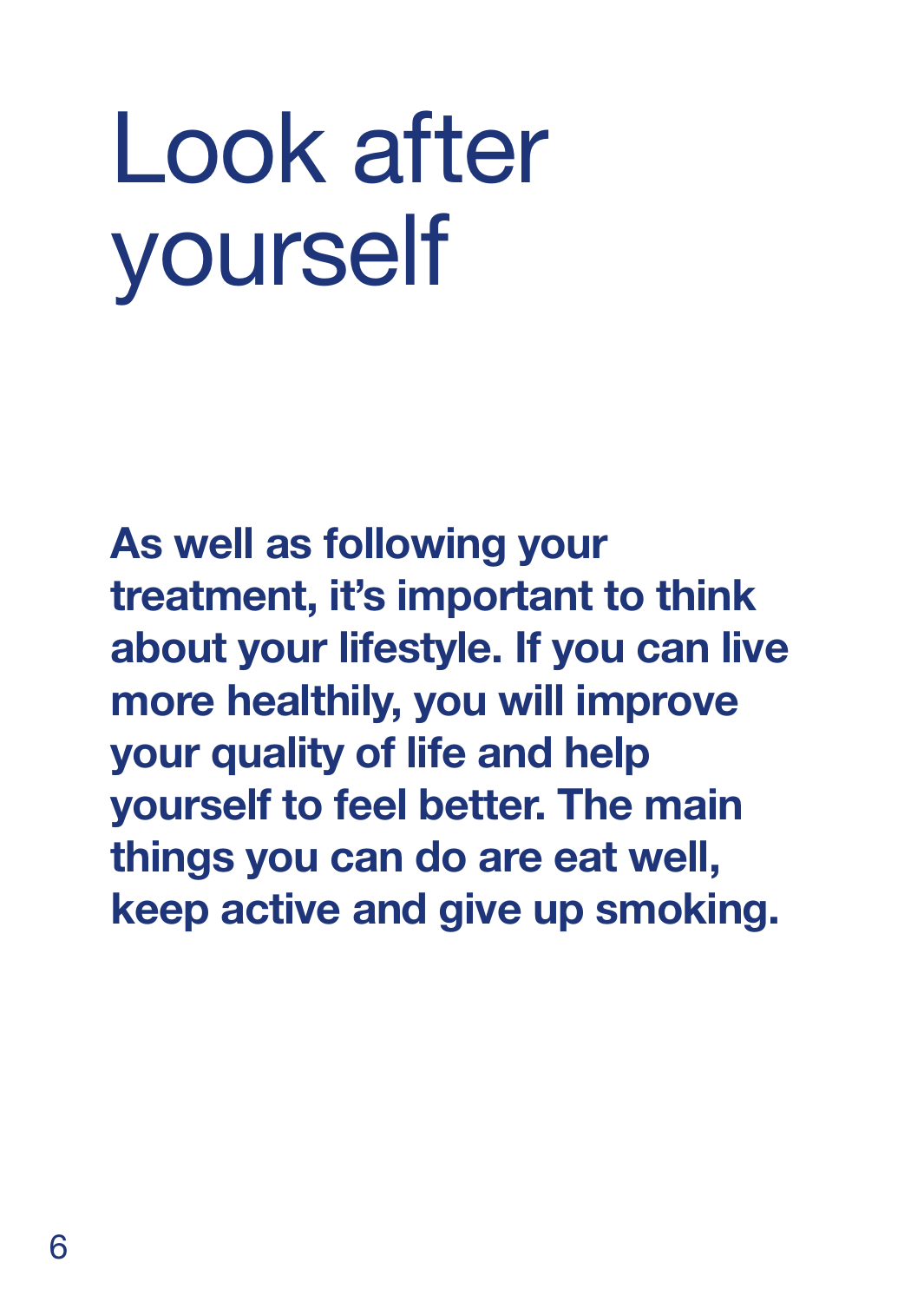### Eat well

Having diabetes means it's more important than ever to have a healthy diet, but you can still enjoy a wide range of food. You can get expert advice on what the right food is for you by seeing a dietitian. Ask your doctor or nurse to book an appointment for you.

You can find advice, simple recipe ideas and more information about eating well at www.diabetes.org.uk/enjoyfood

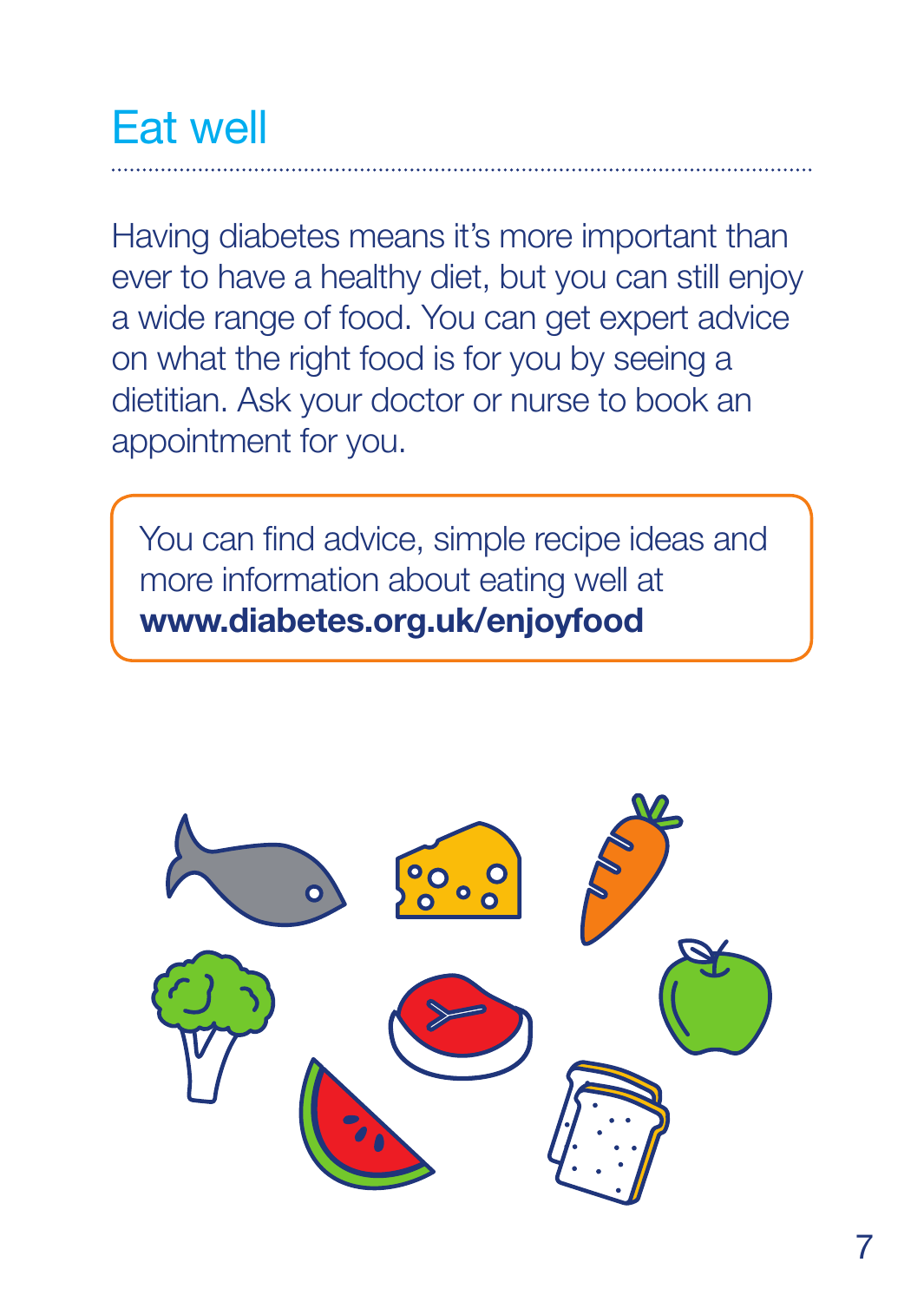## Keep active

It's good for everyone to keep physically active, but especially if you have diabetes. Most adults should try to do at least 30 minutes of moderate exercise five times a week. Ask your doctor or practice nurse about ways to keep active that are right for you.

You can find more information about keeping active on our website at www.diabetes.org.uk/keeping-active

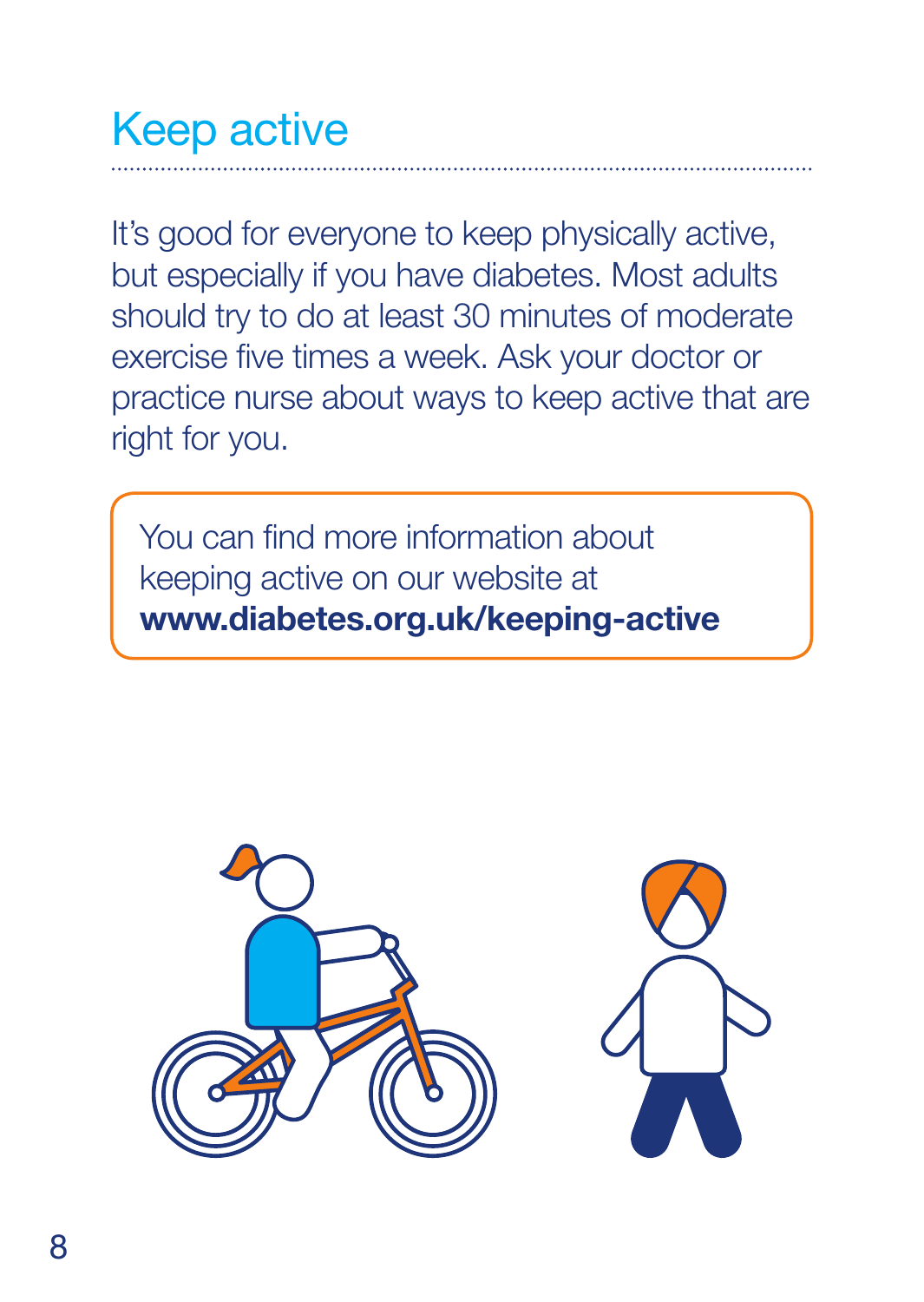## Give up smoking

Smoking is bad for everyone. But if you smoke when you have diabetes, you can also increase your risk of diabetes complications, like heart attacks and strokes. Smoking can also lead to other serious health problems.

You can get help to give up smoking at www.nhs.uk/smokefree or call the NHS Smokefree helpline on 0300 123 1044.

In Scotland, go to www.canstopsmoking.com or call Smokeline on 0800 848 484.

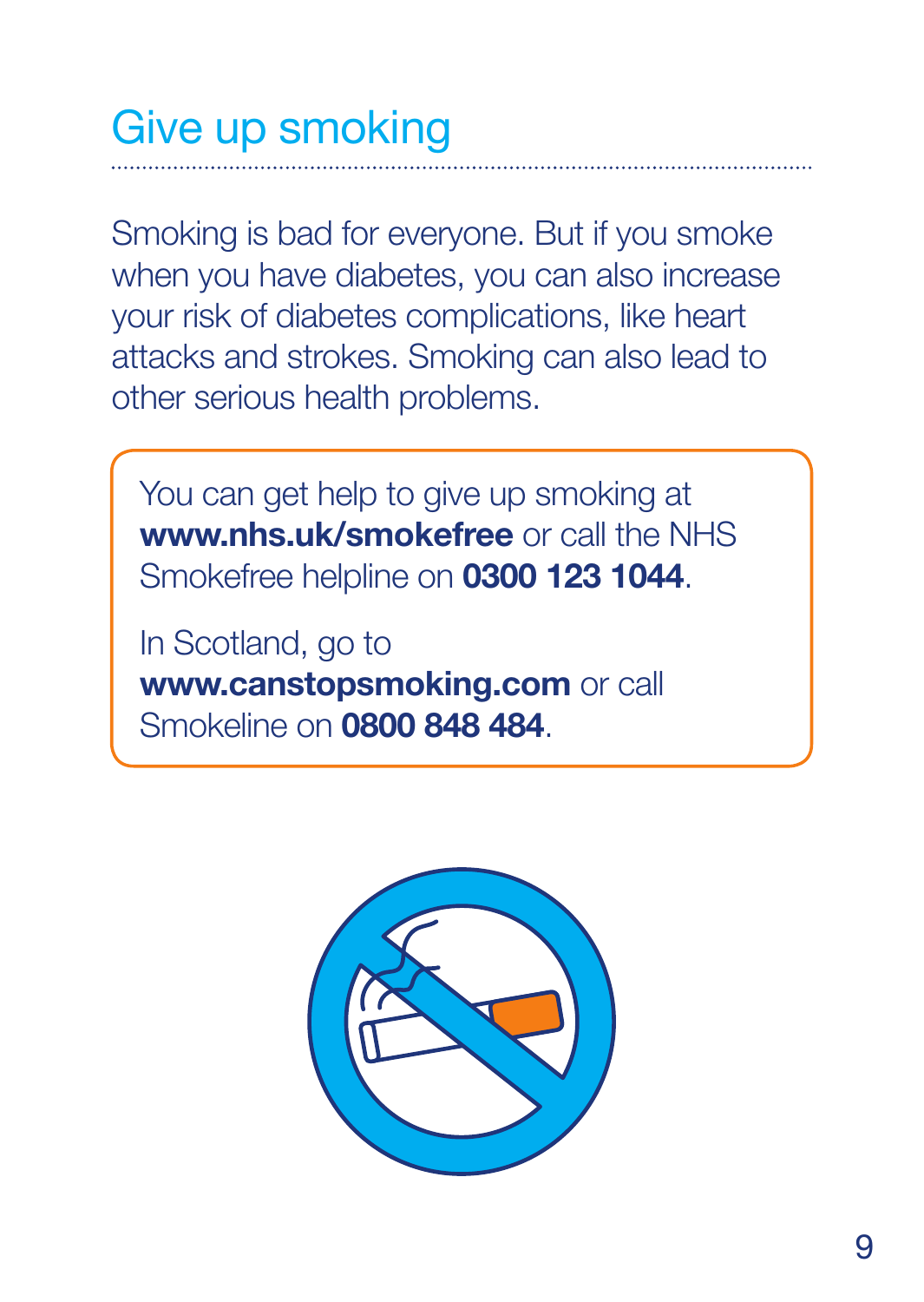# We're here to help

### Information and support

We have the information and support you need to help you manage your diabetes well. There are lots of different ways we can help.

#### Go to www.diabetes.org.uk Call 0345 123 2399

Our website has information and practical tips on living with diabetes, from care and treatment to eating and living well and understanding your condition. You can also find out about support available in your local area.

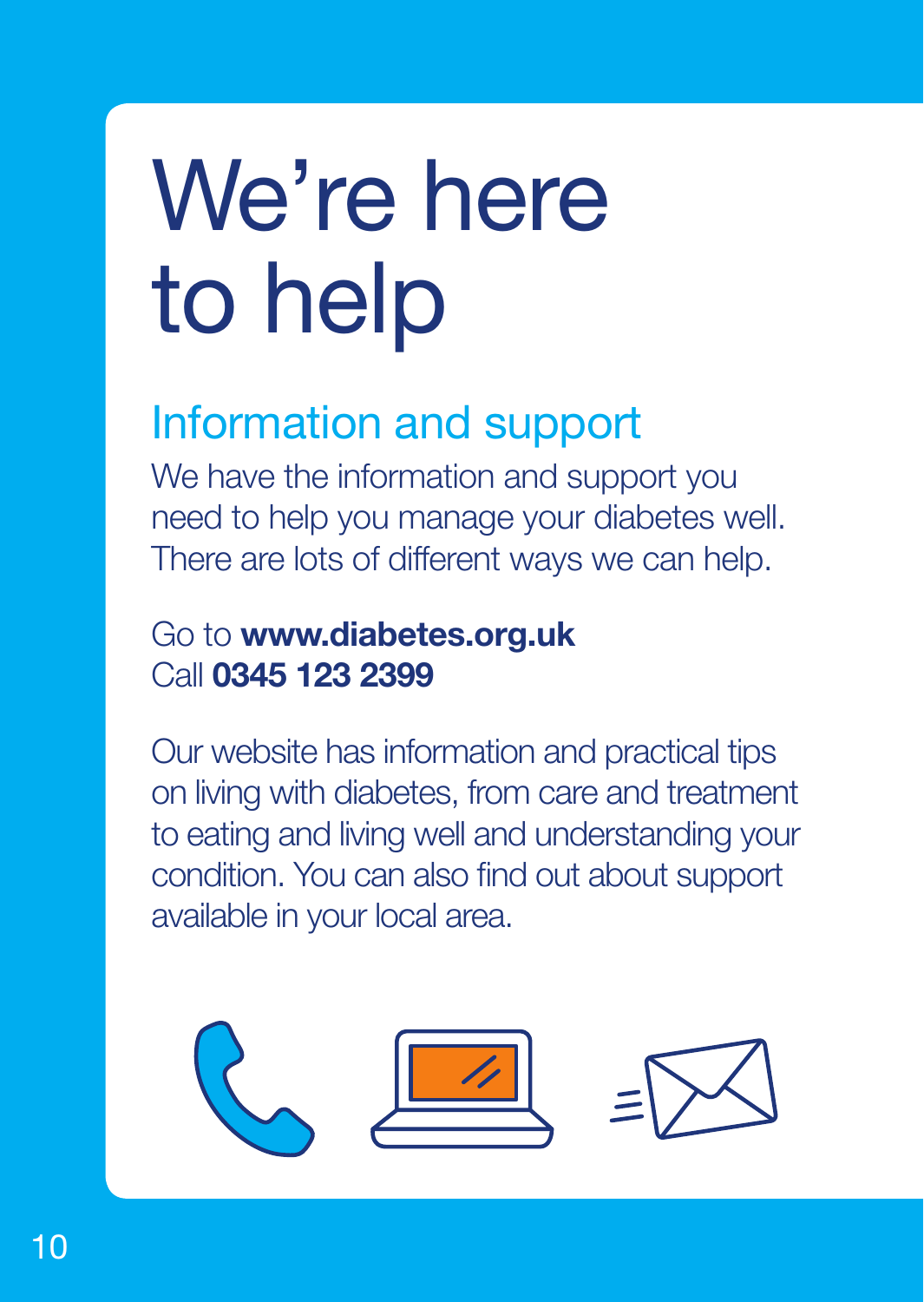### Speak to our helpline

Our specially trained counsellors have a wide knowledge of diabetes and can give you specialist information and practical advice on many aspects of living with diabetes, including food, diet, work, driving and travel.

We're here to answer your questions, offer support or just to chat when you need to speak to someone who knows about diabetes.

Call our helpline on 0345 123 2399, Monday to Friday, 9am to 6pm, or email helpline@diabetes.org.uk

If you're in Scotland, call 0141 212 8710, Monday to Friday, 9am to 6pm, or email helpline.scotland@diabetes.org.uk

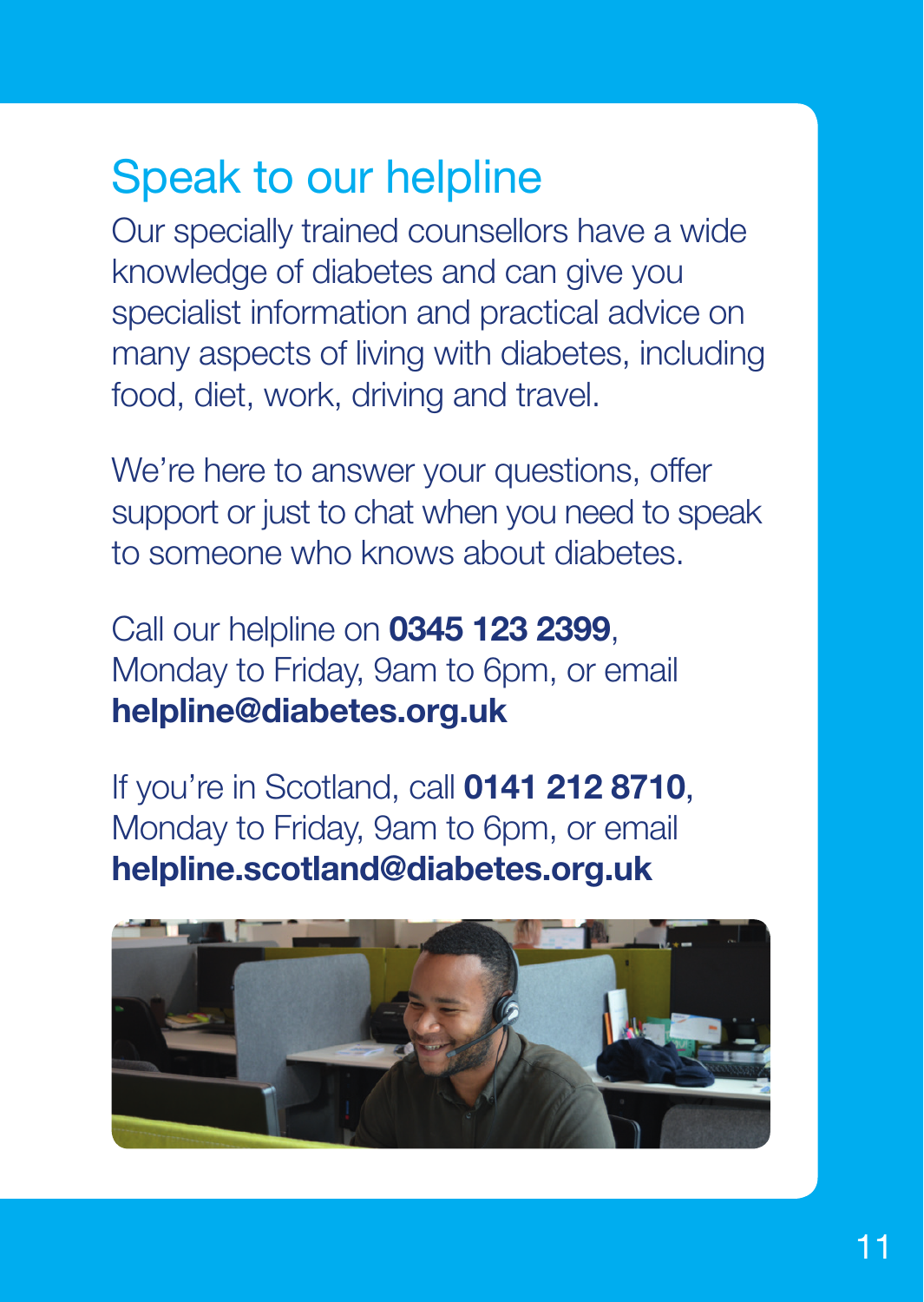## Guides to diabetes

You can order our practical guides free of charge from our online shop at **shop.diabetes.org.uk** 



Everyday life with Type 1 diabetes



Everyday life with Type 2 diabetes



Everyday life with gestational diabetes



Everyday life with Type 1 diabetes for parents





Enjoy Food Food labels made easy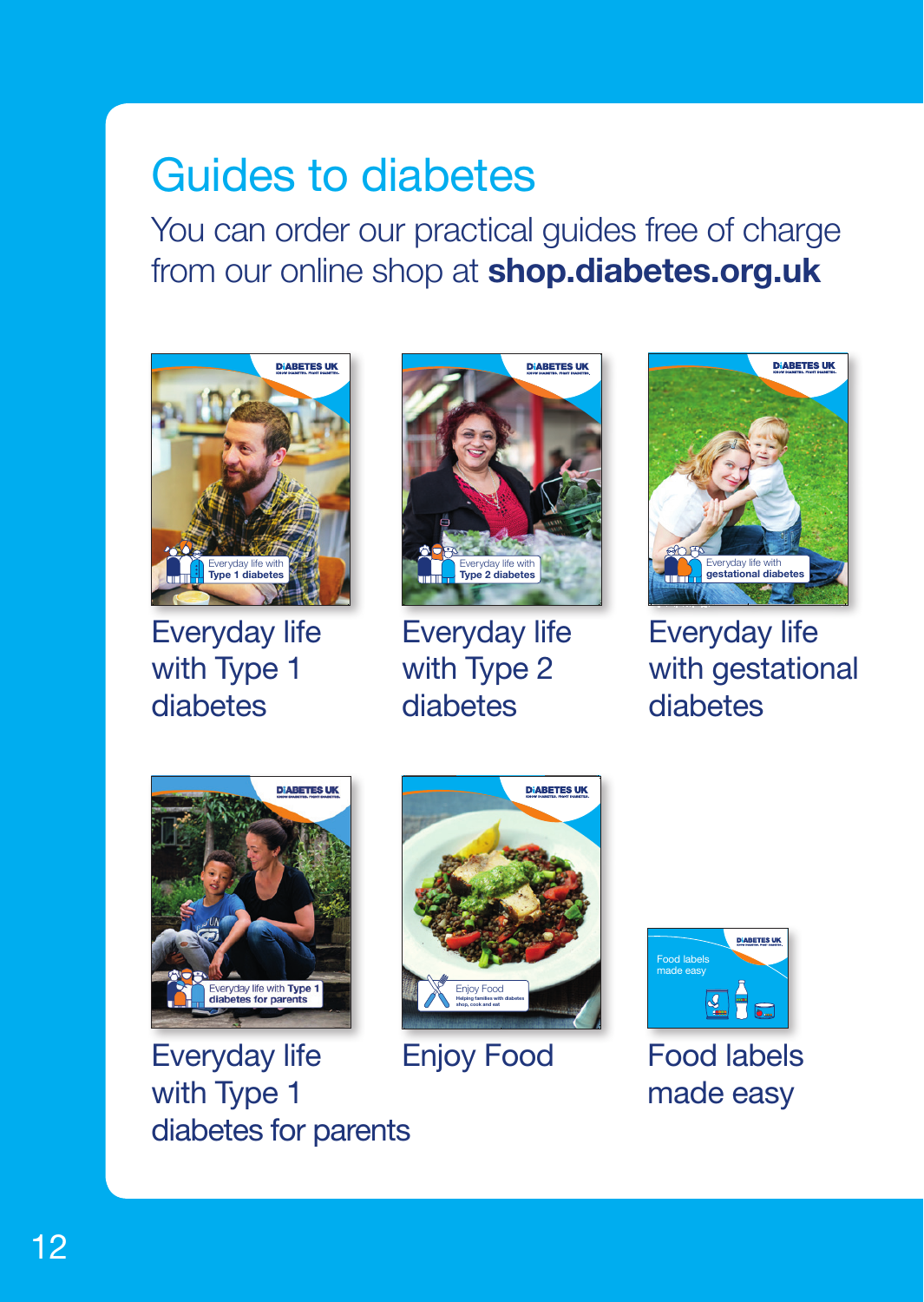### Support from people with diabetes

You can find advice and support from thousands of other people living with diabetes by joining the Diabetes UK Support Forum. Our online community brings people living with any type of diabetes together to share experiences, ask questions, and get information and advice on a huge range of topics.

### Go to forum.diabetes.org.uk

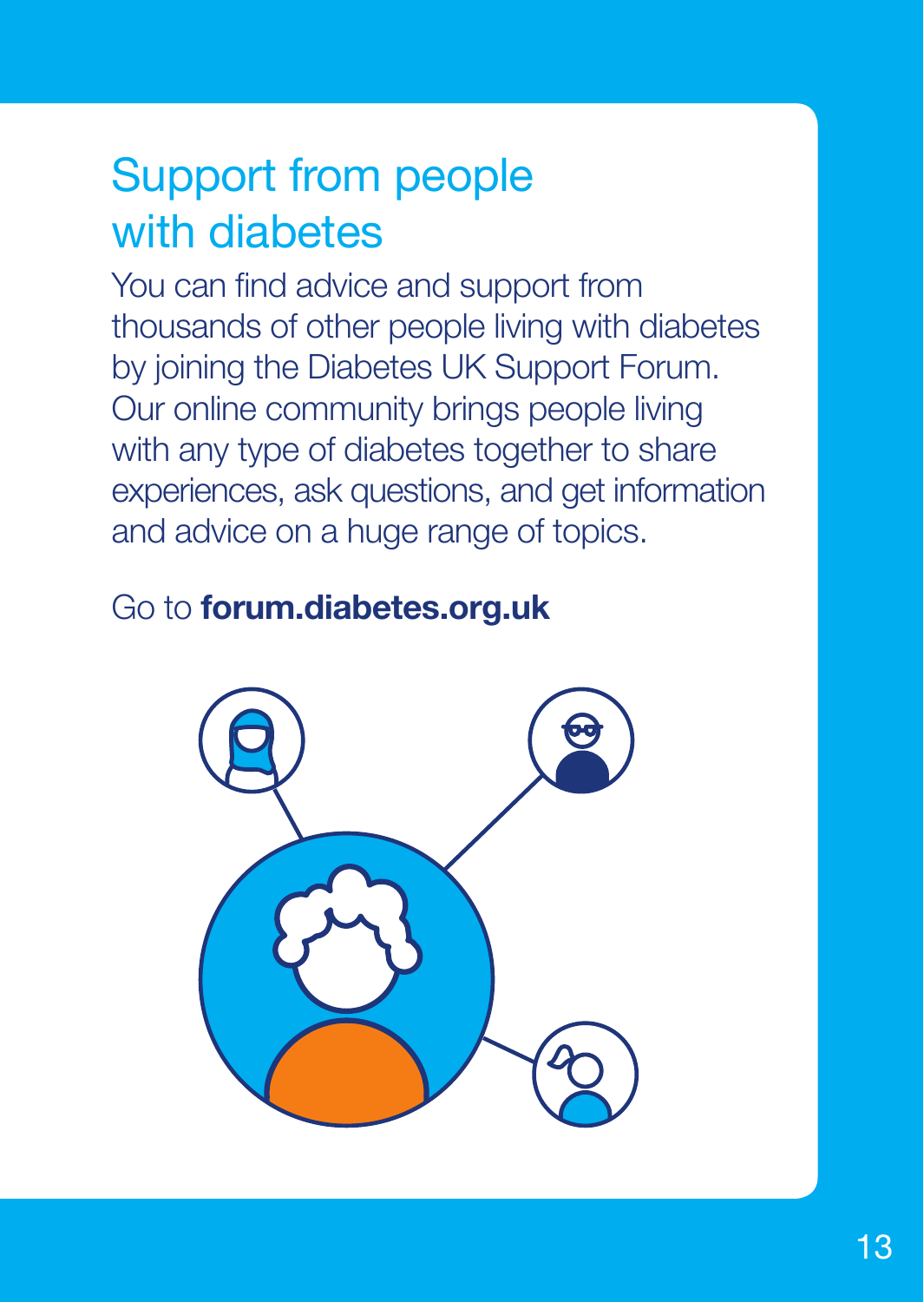## Managing your diabetes

Your doctor or nurse will talk to you about how to manage your diabetes. Depending on your type of diabetes you might need to take tablets or have insulin injections, or both. You might use an insulin pen or pump. It is important to eat more healthily and be more physically active.

Everybody's different and it can sometimes take a while to find what works. You might need to change your treatment over time. Your doctor or nurse will continue to work with you to find the treatment that's right for you.

Make sure you understand what you need to do and that you are happy to do it. You might want to make another appointment to go over things again and to make sure you have all of the information you need.

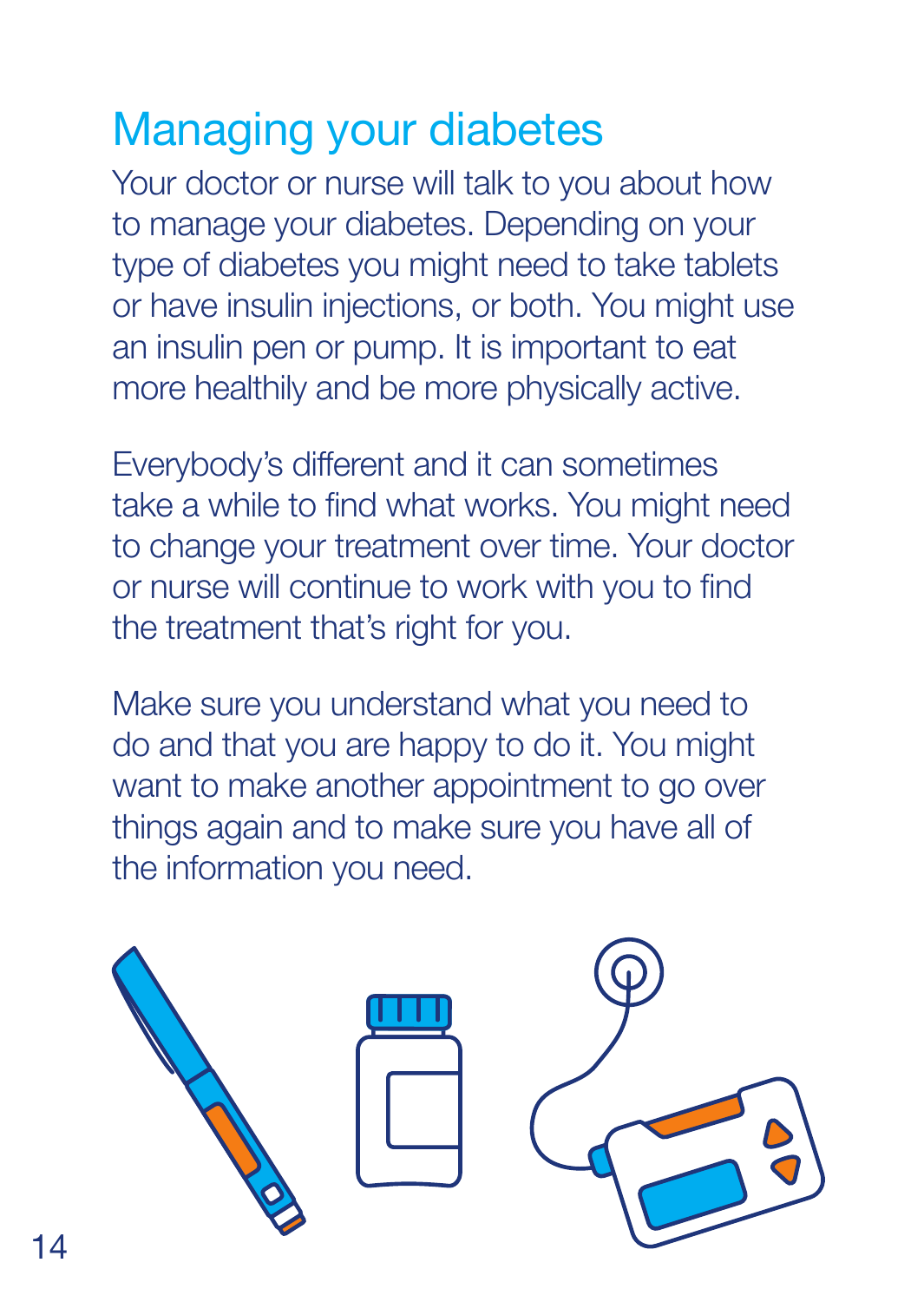### More about Type 1 and Type 2 diabetes

For more information on Type 1, Type 2 and other types of diabetes, go to www.diabetes.org.uk

Our new Learning Zone is a free way to learn about Type 1 or Type 2 diabetes online in your own time. It's based on who you are and what you need to know. You can find it at www.diabetes.org.uk/learningzone